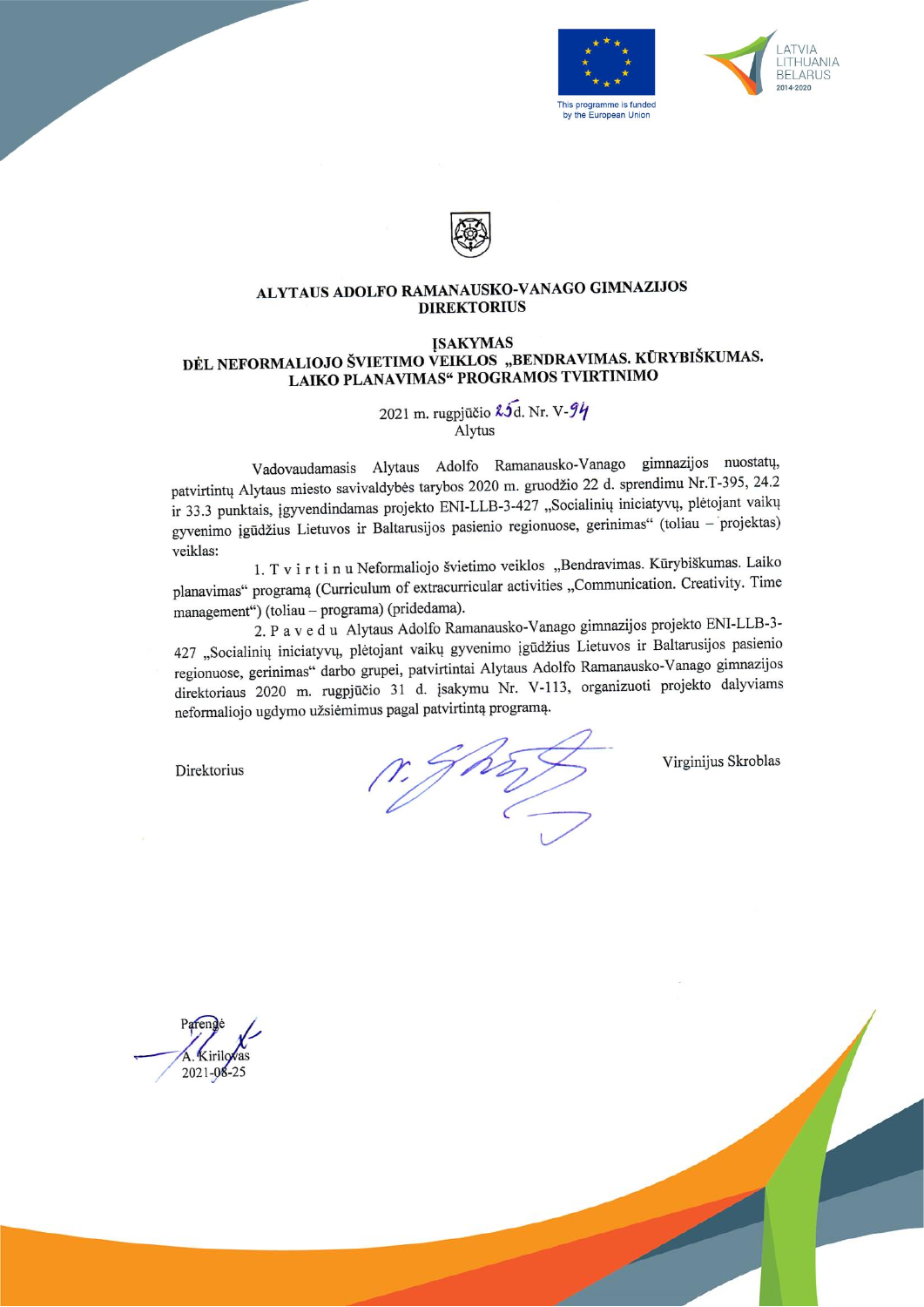



PATVIRTINTA Alytaus Adolfo Ramanausko-Vanago gimnazijos direktoriaus 2021 m. rugpjūčio 25 d. įsakymu Nr. V-94

#### **Alytus gymnasium of A. Ramanauskas-Vanagas, Alytus State educational institution "Gymnasium No. 2 of Grodno", Department of Education, Sports and Tourism of Leninsky district Administration of Grodno**

**Curriculum of extracurricular activities "Communication. Creativity. Time management" for VIII-X (XII) classes of institutions of general secondary education**

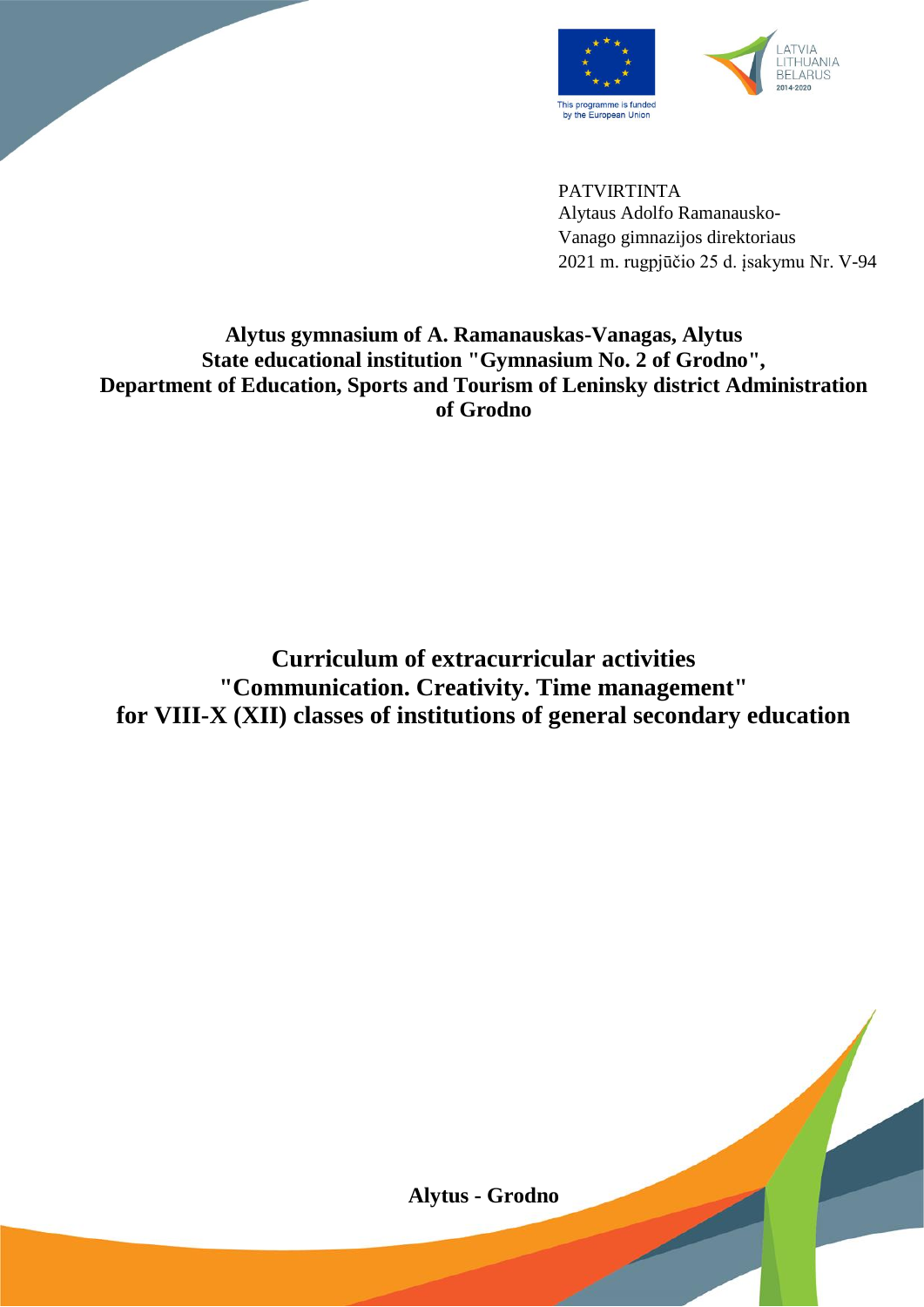

### **EXPLANATORY NOTE**

Curriculum of optional lessons "Communication. Creativity. Time Management "is designed for students in grades 8-10 (12) taking into account their interests and needs. The need for these classes is currently determined by the following:

- expanding the independence of students in various spheres of life both on the basis of the conscious trust of adults in their skills and capabilities, and as a result of a decrease in the attention of some parents to their children as they grow up;
- a much wider circle of communication of students both in school and outside  $of$  it:
- the emergence of a sense of adulthood in students, which often does not coincide with the real process of growing up (students of this age, as a rule, overestimate their skills, life experience);
- the desire of minors to assert themselves, to declare themselves through active actions (however, in order to gain recognition from others, they do not act alone, but in a group).

In a simple model of professional competencies, skills are divided into soft skills (flexible) and hard skills (tough).

Soft skills are super-professional skills that help solve life problems and work with other people.

Hard skills are narrow professional skills that are needed to solve specific problems in everyday work.

Developed soft skills can be listed on a resume to help recruiters identify students' strengths and qualifications.

Soft and hard skills need to complement each other in order to solve problems of varying complexity. For example, it will be useful for a representative of any profession to master soft skills: communication, creative thinking, empathy, the ability to work in a team, time management, etc., as well as hard skills: possession of professional competencies.

The listed factors indicate the need to assist adolescents in adapting to the life around them through the timely acquisition of the necessary knowledge and social experience. This will allow schoolchildren to confidently act in various life situations in the most appropriate and safe way for themselves and those around them, without going beyond the law; carry out their life plans without conflict with society.

The core of the curriculum content for extracurricular activities is the **formation** of skills that are largely practical in life.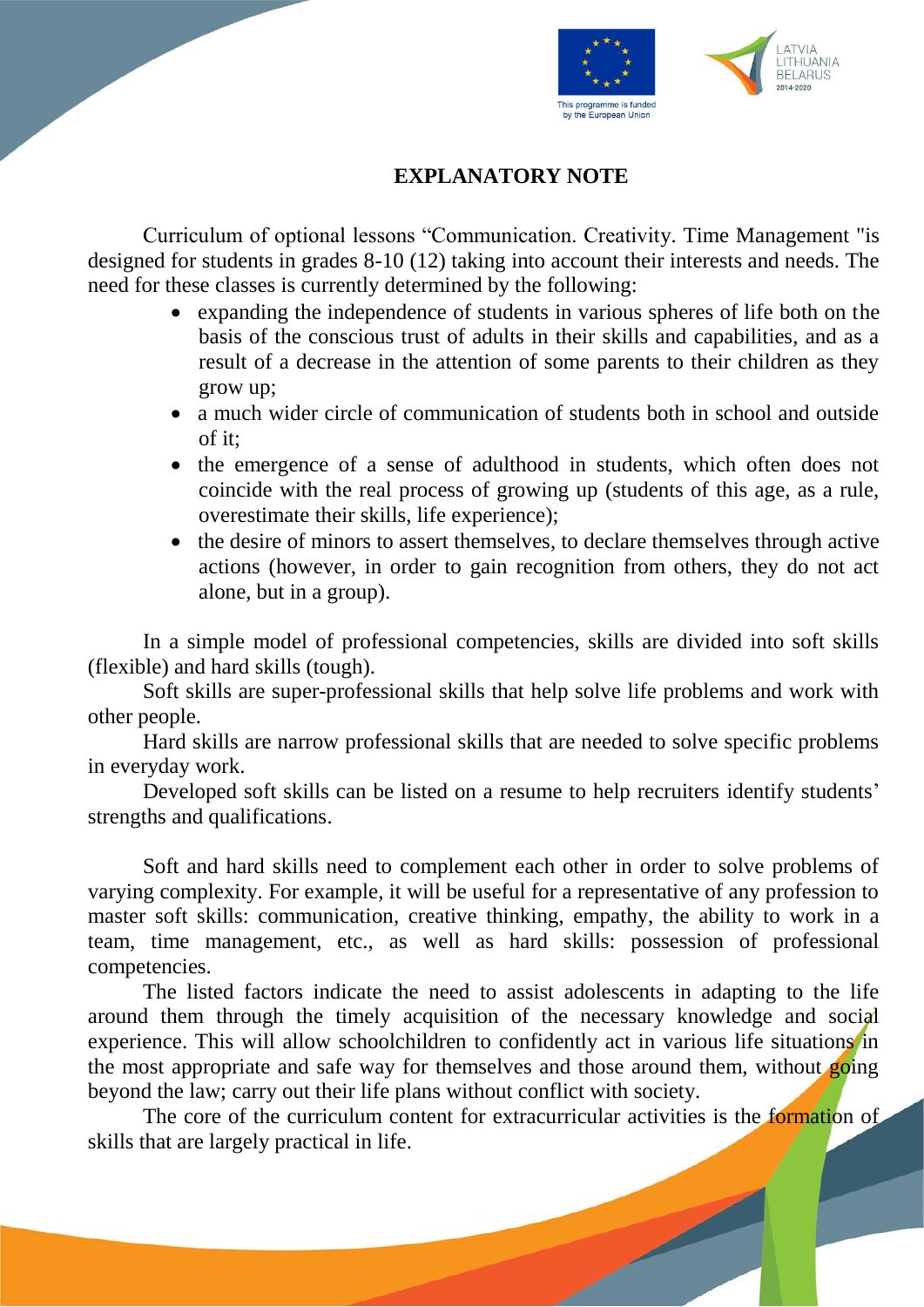

The purpose of the curriculum of optional classes "Learning to live in peace and harmony" is to contribute to a more effective solution of problems related to the social adaptation of adolescent schoolchildren, the formation of moral and legal culture.

Objectives of the program:

- to contribute to the formation of a student as a person with a sense of his own dignity, respecting the life, freedom and dignity of other people, law-abiding and responsible;
- to deepen students' understanding of the value for modern society of lawabiding behavior of all citizens of the republic;
- to promote the development of moral and legal culture of students and the ability to make the right moral choice in everyday relationships.

Curriculum of optional lessons "Communication. Creativity. Time Management "is designed for 105 teaching hours (35 hours in each class) and provides ample opportunities for the creative activity of the class teacher, teacher-psychologist, social teacher. During the implementation of the program, both traditional and active forms of organizing student activities are used: discussions, project activities, conferences, round tables, lessonspresentations, meetings with specialists, excursions, discussion of legal norms, etc.

The program is conditionally divided into 3 blocks:

- 1. Communication (grade 8 35 hours)
- 2. Creativity (grade 9 35 hours)
- 3. Time management (grade 10 35 hours)

## **EXAMPLE THEMATIC PLANNING**

| No. | Name of topic                                                        | <b>Number of hours</b>      |
|-----|----------------------------------------------------------------------|-----------------------------|
| 1.  | What is communication. The meaning<br>of communication and its types |                             |
| 2.  | Interpersonal communication                                          | $\mathcal{D}_{\mathcal{L}}$ |
| 3.  | Social communication                                                 | $\mathcal{D}_{\mathcal{A}}$ |
| 4.  | International communication                                          | っ                           |
| 5.  | Communication of the future                                          | $\overline{2}$              |
| 6.  | Digital communication                                                |                             |
| 7.  | Applied communication                                                |                             |
| 8.  | Means of communication                                               |                             |

 $BI$   $OCK$  1. Communication - 35h. - 8th grade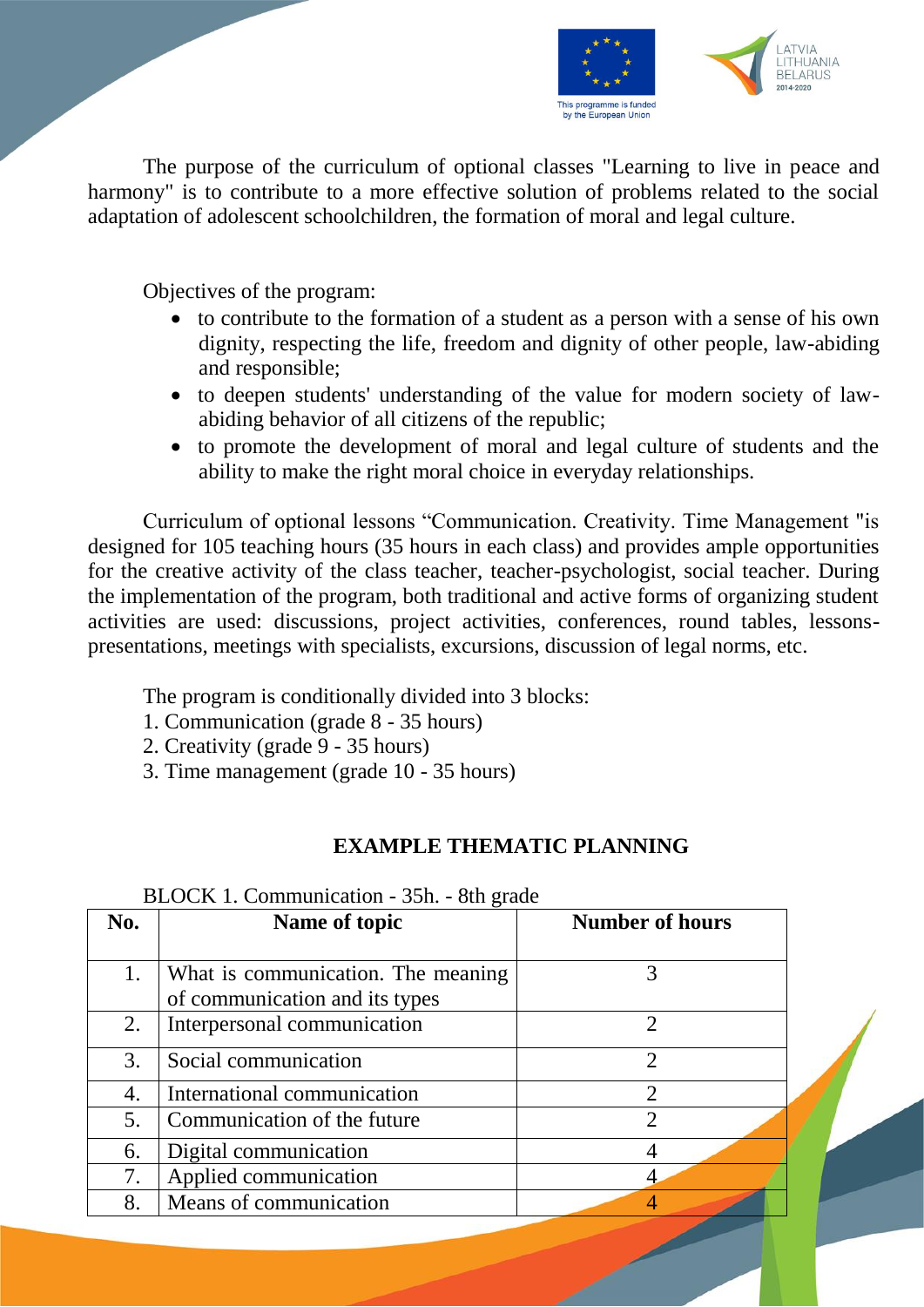

| Communication strategy planning               |  |        |  |
|-----------------------------------------------|--|--------|--|
| 10. Communication media and their<br>planning |  |        |  |
|                                               |  | TOTAI. |  |

# BLOCK 2. Creativity - 35h. - 8th grade

| $N_2$     | Name of topic                                    | <b>Number of hours</b> |
|-----------|--------------------------------------------------|------------------------|
| $\Pi/\Pi$ |                                                  |                        |
| 11.       | What is creativity and how<br>to<br>cultivate it | 3                      |
| 12.       | Main personality traits                          | $\overline{2}$         |
| 13.       | <b>Human psychology</b>                          | $\overline{2}$         |
| 14.       | Traits of a creative personality                 | 4                      |
| 15.       | Factors determining creativity                   | $\overline{2}$         |
| 16.       | Methods that encourage creativity                | $\overline{2}$         |
| 17.       | Creativity in the digital space                  | $\overline{2}$         |
| 18.       | Creativity in practice (creative<br>workshops)   | 10                     |
| 19.       | Preparation of creative work                     | $\overline{2}$         |
| 20.       | Presentation of creative work                    | 6                      |
|           | TOTAL:                                           | 35                     |

| BLOCK 3. Time management - 35 hours. - Grade 10 |                                   |                        |  |  |
|-------------------------------------------------|-----------------------------------|------------------------|--|--|
| $N_2$                                           | Name of topic                     | <b>Number of hours</b> |  |  |
| $\Pi/\Pi$                                       |                                   |                        |  |  |
| 21.1                                            | Time planning goals               |                        |  |  |
| 22.1                                            | attitudes<br>Time planning<br>and |                        |  |  |
|                                                 | motivation                        |                        |  |  |
|                                                 | 23. Time planning goals           |                        |  |  |
| 24.1                                            | Work planning                     |                        |  |  |
|                                                 | 25. Personal time planning        |                        |  |  |
|                                                 | 26. Time planning methodologies   |                        |  |  |
|                                                 |                                   |                        |  |  |

#### BLOCK 3. Time management - 35 hours. - Grade 10